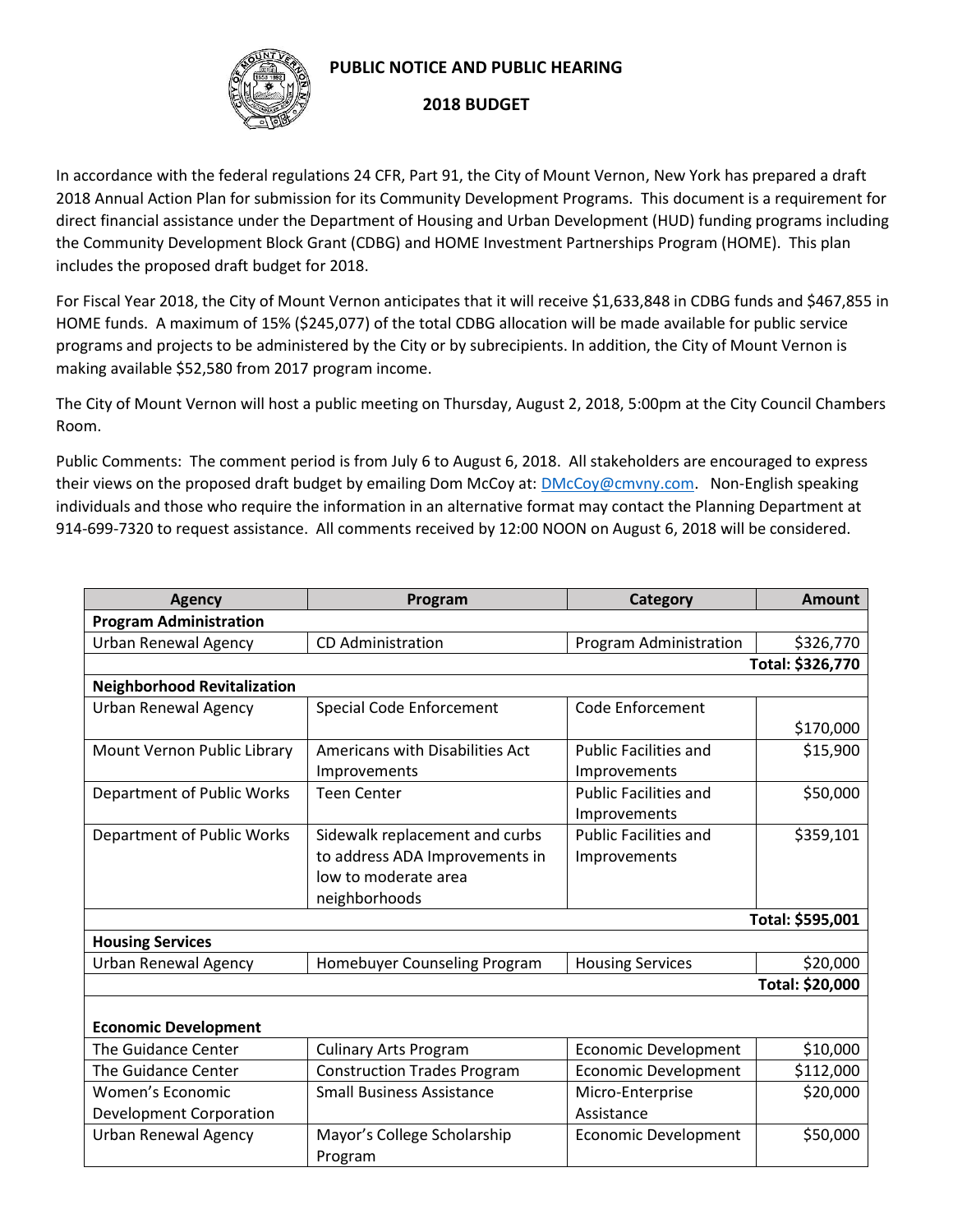| Youth Bureau                                           | <b>Employment and Training</b>        | <b>Economic Development</b> | \$175,000        |
|--------------------------------------------------------|---------------------------------------|-----------------------------|------------------|
| Youth Bureau                                           | Crime Prevention - Address the        | <b>Economic Development</b> | \$80,000         |
|                                                        | needs of at risk populations and      |                             |                  |
|                                                        | reduce recidivism                     |                             |                  |
|                                                        |                                       |                             | Total: \$447,000 |
|                                                        |                                       |                             |                  |
| <b>Public Services</b>                                 |                                       |                             |                  |
| My Sister's Place                                      | Domestic Violence and Human           | <b>Public Service</b>       | \$30,000         |
|                                                        | Trafficking                           |                             |                  |
| Feeding Westchester-                                   | Hunger                                | <b>Public Service</b>       | \$50,000         |
| (includes funding for Soup                             |                                       |                             |                  |
| kitchen, Backpack Program,                             |                                       |                             |                  |
| Summer Feeding Program,                                |                                       |                             |                  |
| Senior Grocery Program,                                |                                       |                             |                  |
| Green Thumb Program,                                   |                                       |                             |                  |
| Mobile Food Pantry)                                    |                                       |                             |                  |
| <b>Community Service</b>                               | Hunger                                | <b>Public Service</b>       | \$20,000         |
| Associates                                             |                                       |                             |                  |
| <b>Westchester Residential</b>                         | <b>Eviction Prevention</b>            | <b>Public Service</b>       | \$10,000         |
| Organization/Mount Vernon                              |                                       |                             |                  |
| <b>United Tenants</b>                                  |                                       |                             |                  |
| Westchester Residential                                | <b>Foreclosure Counseling</b>         | <b>Public Service</b>       | \$10,000         |
| Operations<br><b>Westchester Residential</b>           |                                       | <b>Public Service</b>       | \$10,000         |
|                                                        | <b>Fair Housing Counseling</b>        |                             |                  |
| Operations<br>Mount Vernon Public Library              | Laptops/Computers for Teen            | <b>Public Service</b>       | \$10,000         |
|                                                        | Center                                |                             |                  |
| Department of Recreation                               | <b>Increase Recreational</b>          | <b>Public Service</b>       | \$70,000         |
| (includes funding for                                  | Opportunities for Low-and             |                             |                  |
| Razorbacks, Westchester                                | Moderate-Income Youth                 |                             |                  |
| Jets, Halls Track, YCOP)                               |                                       |                             |                  |
| Mount Vernon Youth Bureau                              | World of Work                         | <b>Public Service</b>       | \$34,257         |
| (includes funding for St. Paul                         |                                       |                             |                  |
| and Clement Summer Camp,                               |                                       |                             |                  |
| Ujamaa Afterschool Program                             |                                       |                             |                  |
| Family Services of                                     | <b>Elder Abuse Prevention Program</b> | <b>Public Service</b>       | \$25,000         |
| Westchester                                            |                                       |                             |                  |
| Upon This Rock Ministries                              | <b>Reentry Population</b>             | <b>Public Service</b>       | \$28,400         |
|                                                        |                                       |                             | Total: \$297,657 |
| *CDBG total includes \$52,580 from 2017 program income |                                       | <b>CDBG Total</b>           | \$1,686,428*     |
| <b>Urban Renewal Agency</b>                            | <b>HOME Admin</b>                     | Program Administration      | \$46,786         |
| <b>TBD</b>                                             | HOME CHDO                             | Housing                     | \$170,000        |
| <b>TBD</b>                                             | <b>Residential Rehabilitation</b>     | Housing                     | \$200,000        |
| <b>TBD</b>                                             | Down Payment/Closing Costs            | Housing                     | \$51,070         |
|                                                        |                                       | <b>HOME Total</b>           | \$467,856        |
|                                                        |                                       |                             |                  |

The draft 2018 Annual Action Plan is available on the City website: [http://cmvny.com/cdbg/.](http://cmvny.com/cdbg/) Hard copies of the draft Annual Action Plan will also be made available for public review at the following public locations: